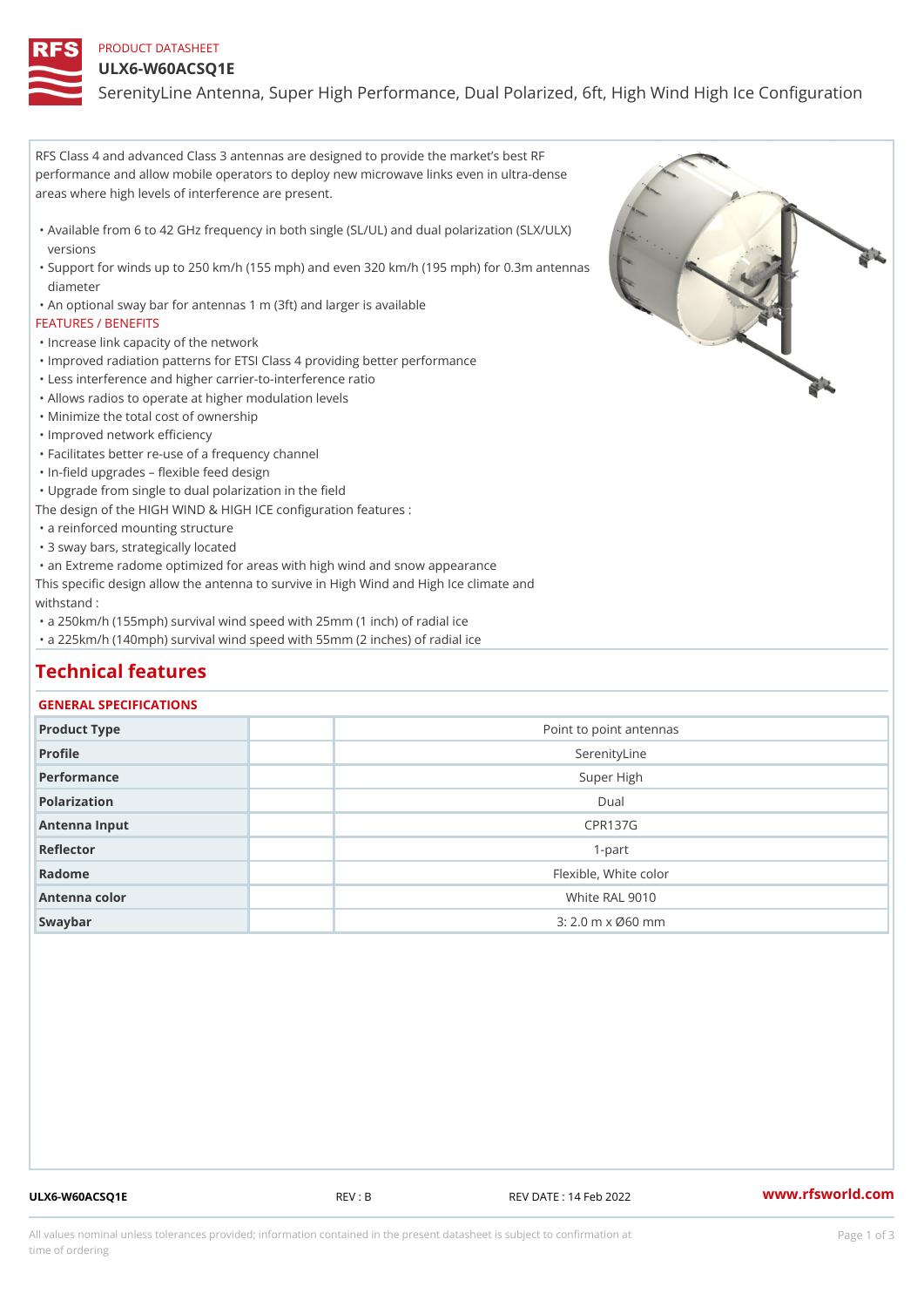# PRODUCT DATASHEET

## ULX6-W60ACSQ1E

SerenityLine Antenna, Super High Performance, Dual Polarized, 6ft, Hi

| ELECTRICAL SPECIFICATION                                                                      |                     |                                                                  |  |  |  |  |
|-----------------------------------------------------------------------------------------------|---------------------|------------------------------------------------------------------|--|--|--|--|
| Frequency                                                                                     | GHz                 | $5.925 - 7.125$                                                  |  |  |  |  |
| 3dB beamwidth                                                                                 | degrees             | 1.7                                                              |  |  |  |  |
| Low Band Gain                                                                                 | dBi                 | 38.5                                                             |  |  |  |  |
| Mid Band Gain                                                                                 | dBi                 | 39.2                                                             |  |  |  |  |
| High Band Gain                                                                                | dBi                 | 40.4                                                             |  |  |  |  |
| F/B Ratio                                                                                     | d <sub>B</sub>      | 76                                                               |  |  |  |  |
| <b>XPD</b>                                                                                    | d B                 | 40 @ boresight<br>36 @ other areas                               |  |  |  |  |
| P                                                                                             | d B                 | 40                                                               |  |  |  |  |
| Max VSWR / R L                                                                                | VSWR / dB           | 1.1(26)                                                          |  |  |  |  |
| Regulatory Compliance                                                                         |                     | ETSI EN 302217 Range 1 Class 4, XPD Category 3<br>FCC Category A |  |  |  |  |
| MECHANICAL SPECIFICATIONS                                                                     |                     |                                                                  |  |  |  |  |
| Diameter                                                                                      | ft $(m)$<br>6(1.8)  |                                                                  |  |  |  |  |
| Elevation Adjustment                                                                          | degree:             | ± 5                                                              |  |  |  |  |
| Azimuth Adjustment                                                                            | degrees             | ± 5                                                              |  |  |  |  |
| Polarization Adjustment                                                                       | degrees<br>± 5      |                                                                  |  |  |  |  |
| Mounting Pipe Diameter<br>minimum                                                             | $mm$ (in)           | 114(4.5)                                                         |  |  |  |  |
| Mounting Pipe Diameter<br>maximum                                                             | $mm$ (in)           | 114(4.5)                                                         |  |  |  |  |
| Survival Windspeed                                                                            | $km/h$ (mph)        | 252 (155)                                                        |  |  |  |  |
| Operational Windspeed                                                                         | $km/h$ (mph)        | 190 (118)                                                        |  |  |  |  |
| Approximate Weight                                                                            | kg (lb)<br>110(242) |                                                                  |  |  |  |  |
| <b>STRUCTURE</b>                                                                              |                     |                                                                  |  |  |  |  |
| Radome Material                                                                               |                     | PVC coated fabric                                                |  |  |  |  |
| OTHER ACCESSORIES                                                                             |                     |                                                                  |  |  |  |  |
| Further Accessories                                                                           |                     | SMA-SKO-UNIVERSAL-L : Universal sway bar fixation                |  |  |  |  |
|                                                                                               |                     |                                                                  |  |  |  |  |
| MOUNT OUTLINE                                                                                 |                     |                                                                  |  |  |  |  |
| $\ensuremath{\mathsf{m}}\xspace\ensuremath{\mathsf{m}}\xspace$<br>$D$ imension $\_$ A<br>(in) |                     | 2000(79)                                                         |  |  |  |  |
| m m<br>$Dimen sion_B$<br>(in                                                                  |                     | 1495(58.9)                                                       |  |  |  |  |
| m m<br>$Dimension_C$<br>(in)                                                                  |                     | 364 (14.3)                                                       |  |  |  |  |
| $Dim_D - D -$<br>m m<br>$114$ m m (4.5 _ ir ) $\mathbb{R}$ imple                              |                     | 175(6.9)                                                         |  |  |  |  |
| m m<br>$Dimension$ = E<br>(in)                                                                |                     | 283 (11.1)                                                       |  |  |  |  |
| m m<br>$Dimension_F$<br>(i n)                                                                 |                     | 590 (23.2)                                                       |  |  |  |  |
| m m<br>$Dimen sion_G$<br>(in)                                                                 | 939 (37)            |                                                                  |  |  |  |  |

ULX6-W60ACSQ1E REV : B REV DATE : 14 Feb 2022 [www.](https://www.rfsworld.com)rfsworld.com